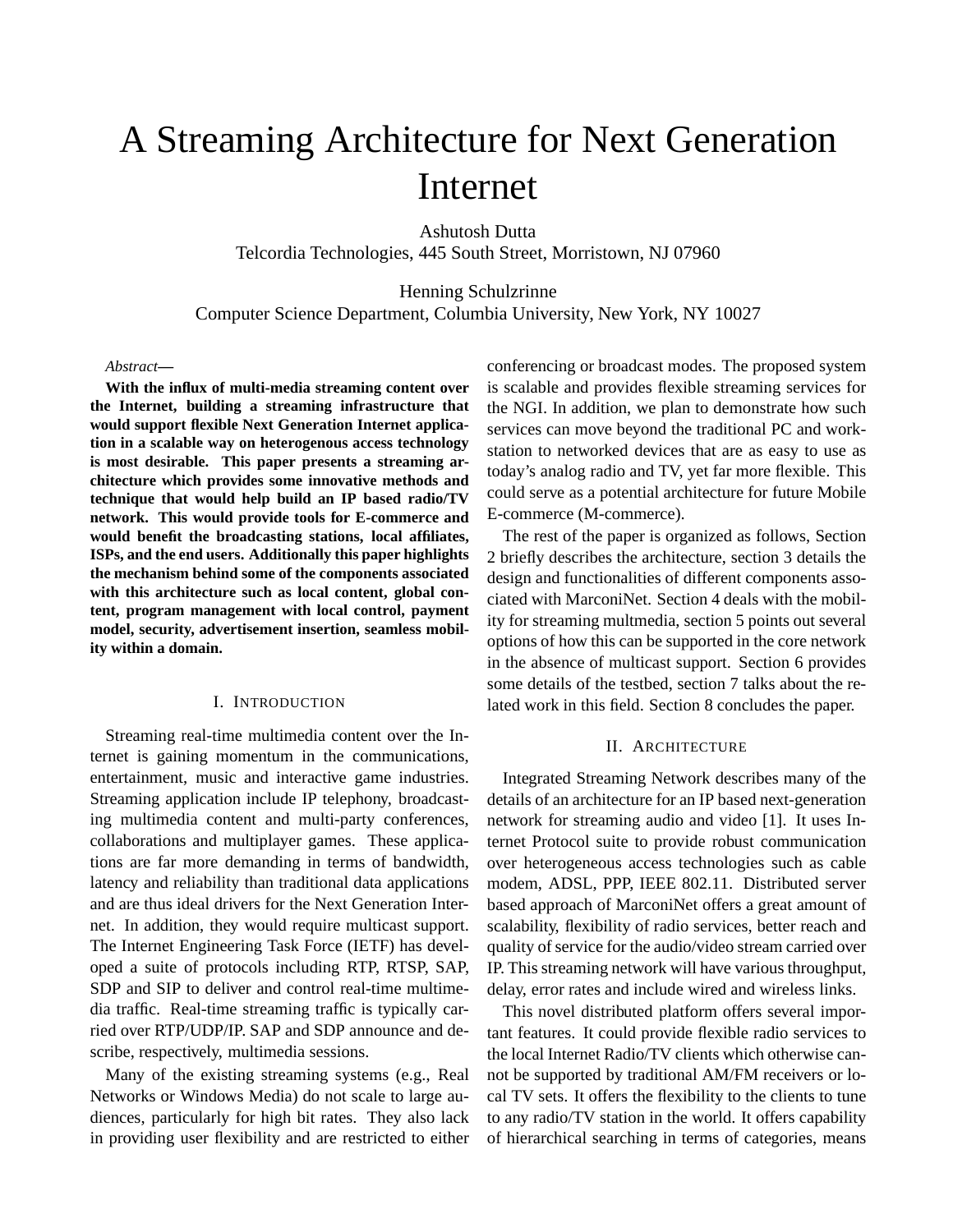

#### Fig. 1. Integrated Streaming Network

of insertion of the local advertisement during the commercial break. This will meet the challenges of bringing quality audio/video broadcast to the people in remote site, and to the wireless clients who are mobile. By introducing the Radio Antenna Servers for local domains which act as local stations, it can provide a scalable distribution of the streaming content so that many people can listen to a particular radio station in the world without possible degradation of audio quality and gives the ability to the local listeners in a single domain to switch between the local program and global program. It also provides the ability to the local listeners to listen to the local advertisement during the commercial break while tuned to any global program or listen to the some segment of the global program while tuned to the local program. Another remarkable feature of this architecture (often known as MarconiNet) is that it extends the capability to anybody in the world to be a potential broadcaster. The pricing model associated with different entities of the architecture would make it more attractive in terms of commercial usefulness.

This architecture is transport independent, works over wired and wireless links, and takes care of the mobility, thus providing a continuity to the listener of a particular radio station as it moves from one cell to another, one subnet to another, one domain to another.

There are four main functional components in this main architecture, namely Radio Station Client (RSC), Radio Antenna Server (RAS) or local station, Advertisement/media server and Internet Multimedia Client (IMC). Alternatively media server can be just a media database attached to the local station. The proposed MarconiNet broadcasting architecture consists of two tiered (hierarchically-scoped) IP multicast sessions. This model assumes that there is multicast connectivity throughout the network, but if there is a lack of multicast connectivity at certain parts of the network, then there are some possible application layer solutions [5] that can be deployed which are described later on in the section. Satellites can also form the core of the network thus providing natural multicast capabilities within the core of the network. Figure 2 shows the functional components.





The higher level of the two (global multicast) exists between the broadcasting radio stations (RSCs) and the Radio Antenna Servers (RASs) which are also called local stations. At the lower level of the hierarchy, a local multicast session is created for each broadcasting station between the server and the listening clients(IMC) which can be privately scoped.

# III. PROTOCOL DESIGN AND FUNCTIONALITIES

This architecture uses distributed nature of Clientserver architecture, and is based on the Internet protocol suite. The protocols which are used here are SAP, SDP, RTSP, RTP, TCP, UDP, IP and IP Multicast. Each source is assumed to be sending RTP [12] traffic alongwith the control traffic RTCP. A protocol flow is described below describing the interaction between different entities of the proposed system.

## *A. Channel Announcement*

Main radio/TV stations all over the world like to broadcast their programs potentially to the global audience. Any main radio station  $RSC_i$  keeps sending its programs live on a unique multicast address  $M_i$  globally scoped and encrypted using RTP/UDP (where  $M_i$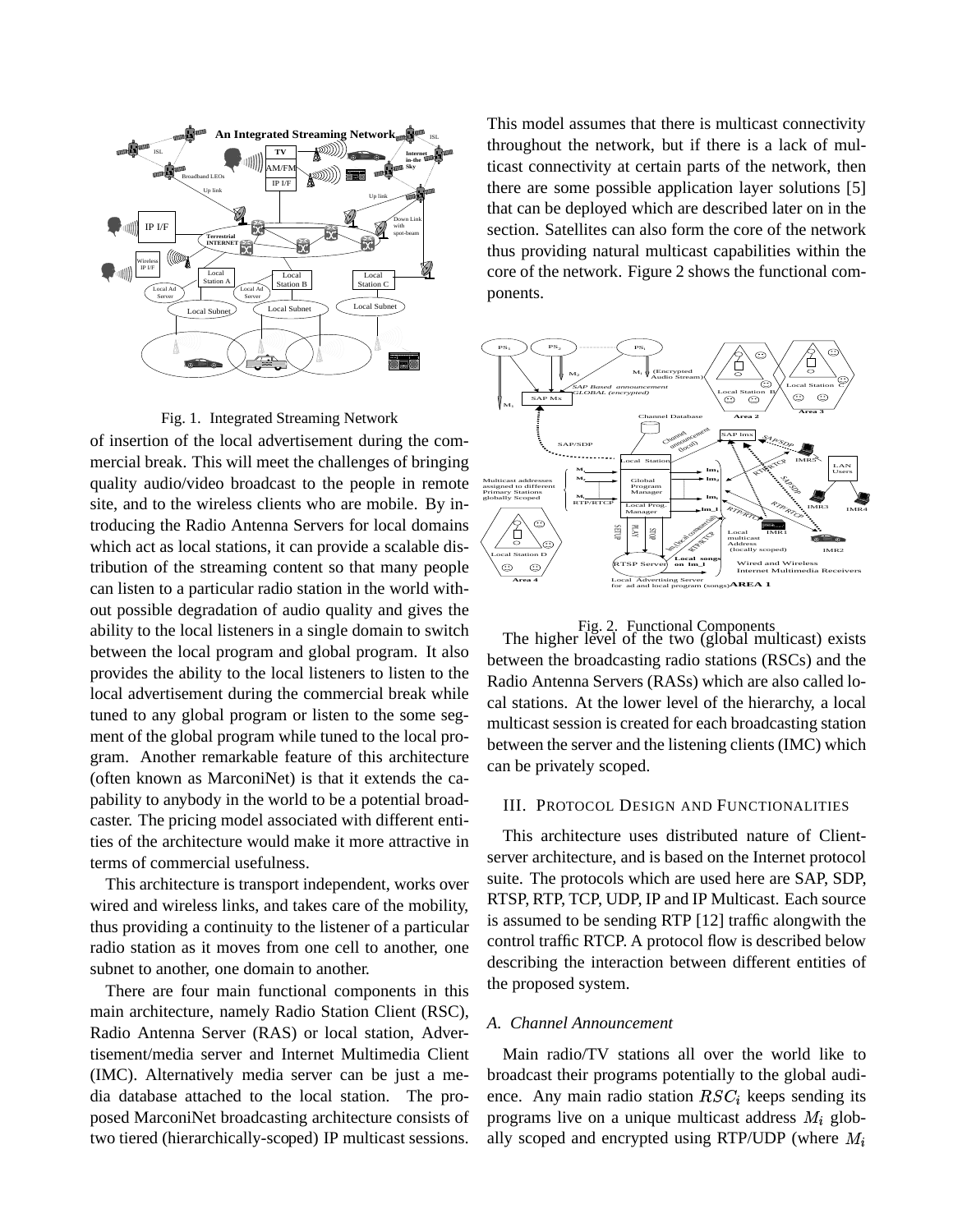

Fig. 3. Protocol Flow for MarconiNet

is different for different station). These radio stations send their session announcement using subset of SDP parameters to a global multicast address  $M_x$  which is also encrypted. This common global multicast address contains a list of the programs aired by the main radio stations (RSCs) all over the world. Modifying SDP or using a variant of SDP gives us more details about the programs being broadcast. To that effect we have designed a java based interface called JSDR which is more customized and provides a better hierarchical searching functionality compared to traditional SDR.

#### *B. Channel Management*

Each RAS gets a global encryption key which it uses to listen to the global common multicast address  $M_x$  to get the listing of the channels, and its contents. It decides to broadcast a part of the list to the local domain, and hence creates a local announcement database. The subset of channel descriptions announced by each radio station provides sufficient data for building a local channel database. This local announcement database contains the list of the supported channels, each with their appropriate attributes such as name of the program, duration, type of content, place of origin etc.This database would be a subset of the list that they get from the global multicast address. Local station sends this programindex to a locally scoped common multicast address  $lm_x$ for announcement using SAP [8]. The announcement on  $lm_x$  is not encrypted since the local stations would like all its clients to see what is being relayed by it. RAS also maintains a pair of multicast addresses for each channel. It keeps the mapping of the globally scoped multicast address on which the radio station sends its program and the locally scoped multicast address where it gets relayed. RAS receives the audio stream on the global multicast address  $M_i$  and redirects it onto the local multicast address  $lm_i$  for the IRCs. Local programs are sent on a specific locally scoped multicast address  $lm_l$ .

The Local Stations (RAS) use the global encryption key to be able to point at the global common multicast address to find out as to what is playing globally. These local stations maintain a database of which programs they are planning to relay to the local clients. Each RAS announces the contents of this local announcement database on a common multicast address in the local domain for the IMCs to choose.

### *C. Channel Tuning*

Internet Multimedia clients listen to the locallyscoped common multicast address  $lm_x$  to be aware of what is being available using any tool based on SAP and SDP. According to the SAP specification, the antenna server will update the announcement information every several minutes or so. Just pointing to a particular channel would provide the details of the program which is available.

#### *D. Global Program Management*

Local station manager receives the stream on  $M_i$  and sends it out on locally scoped multicast address  $lm_i$  for the client. This could be encrypted or not encrypted depending upon what kind of payment model is being used. The client keeps on sending RTCP packets to the management server as long as it receives the audio streams on a particular address. These reports can be used for many different statistical purposes like billing, audio quality feedback and also membership information for a particular multicast group. When the management server receives the audio/video stream from a radio station client on a specified multicast address using RTP/UDP, it also exchanges RTCP signals with the radio station periodically.

## *E. Local Program Management*

 $lm_x$  looking at the program preview the client makes a sim-Managing the local channel is bit different. After ilar request to the local channel. For each local station there is only one locally scoped multicast address  $lm_l$ where the audio/video streams from the local programs are sent. Local Program Manager maintains a schedule of what has to be played and announces it to the local common multicast address  $lm_x$  using SAP but sends the audio streams on the locally scoped multicast address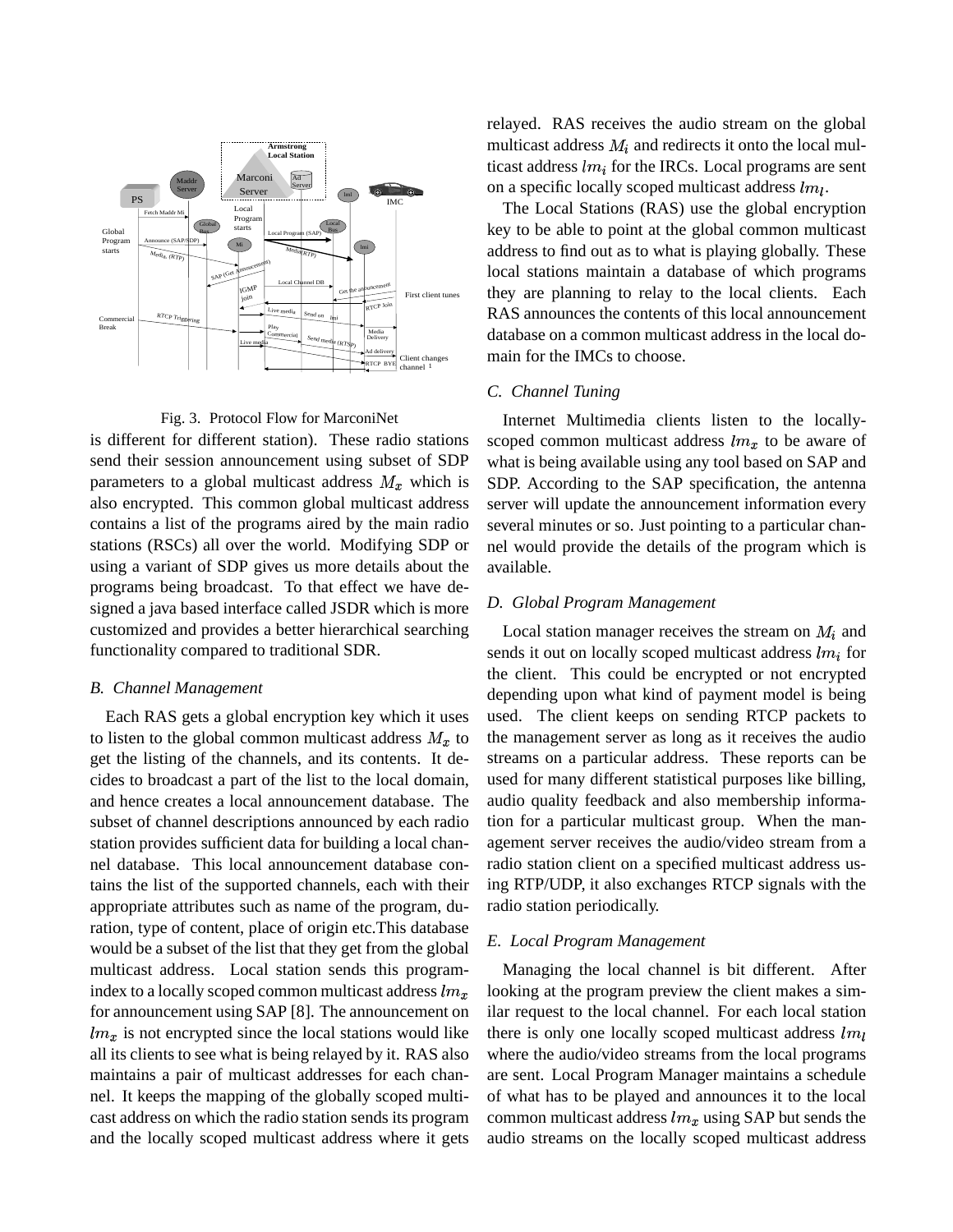$lm_l$ . At times when it would like to play some songs or any other ads it would request the local RTSP [17] server to play onto this address using SETUP and PLAY command. During some part of local programs the local station may want to relay some radio station's news broadcast. Thus for that particular period the local manager decides to join this specific global multicast group, when it receives the RTP packets from the main radio station and generates the RTP/RTCP packets for the local listeners on the local multicast address  $lm_l$ . At times this local program Manager can store the global news and play it at a later time via the RTSP server.

## *F. Local Advertisement Insertion*

It is assumed that each global radio station knows the starting time and duration for commercial break ahead of time or has the control over the time for break. Alongwith RTP packets these stations keep on sending RTCP packets to the multicast address where the stations are listening to receive the stream.Through the RTCP report the radio station triggers the signal to the local stations for commercial break. On receiving the signal for commercial break, the management server at the local station requests the local RTSP server to start playing the local advertisement from a storage media to a specific locally scoped multicast address  $lm_l$  corresponding to that station. It uses a set of RTSP commands like SETUP, PLAY and STOP. During this time, management server stops forwarding the RTP stream from  $M_i$  to  $lm_i$  in the local domain. The local advertisement runs for a specific time which the management server is made aware of from the RTCP reports. Management server sends a STOP signal to the RTSP server so that it stops playing on that particular multicast address, and the management server resumes redirecting the audio streams from the global multicast address to the locally scoped multicast address. These RTSP control signals are sent over TCP connection. Since the commercial break time for several radio stations may overlap it could so happen that RTSP server could be playing several different local advertisements on different locally scoped multicast addresses, each one meant for different radio station. RTCP packet is of type APP (application defined) conforming to RTP/RTCP RFC. Since RTCP packets are being transmitted over UDP, there might be a possibility of packet loss or incorrect order. To address this problems, RTCP packets are retransmitted (e.g. one packet 4 seconds prior to the commercial, next one - 3 seconds, next one - 2 seconds, etc. with corresponding value in the field which indicates the time remaing till the start of the commercial). In addition, to allow Marconi to distinguish between re-transmissions and new commercials, RTCP packets have a sequence number. All retransmissions have the same sequence number. Each new commercial has a sequence number one greater than the previous one.

# *G. Channel Monitor*

For each local channel being diverted, additional RTCP signaling channel is created with different port. Each listener periodically sends RTCP SDES packets to notify the Local Station (RAS) "who's listening to what". RAS maps each listener to the desired channel, which in turn increases the number of listeners for that particular channel. The listener-to-channel mapping is destroyed via. RTCP BYE packets or via. RTCP timeout feature. This also decreases the number of listeners for the associated channel. Channel monitor provides a snapshot view of how many clients are tuned to a particular channel.

## *H. Payment Model*

This architecture can support many kinds of payment models. Local stations (Radio Antenna Server) collect the fees from the local commercial companies so as to send the advertisement during the commercial break while relaying the global stations. Besides relaying the programs from the common global stations, the local stations also relay some pay-per-listen programs, in which case it pays to the global station depending upon how many listeners are listening to a particular program. This can be determined from the RTCP reports generated from the Internet Clients. Every local station also broadcasts its local program to the local clients with segments of news or some other premium programs relayed from the global stations. Two kinds of payment model can be designed, there may be users who would like to listen to the program without being interrupted by the advertisement and some would not really mind the local ads.

# *I. Logging Mechanism*

The logging mechanism has a very close ties with Ecommerce application, and is a good way of generating revenue. The purpose of the logging mechanism is to facilitate for advertisers the process of determining when and on which channels to place their commercials in order to maximize returns on investment. The higher level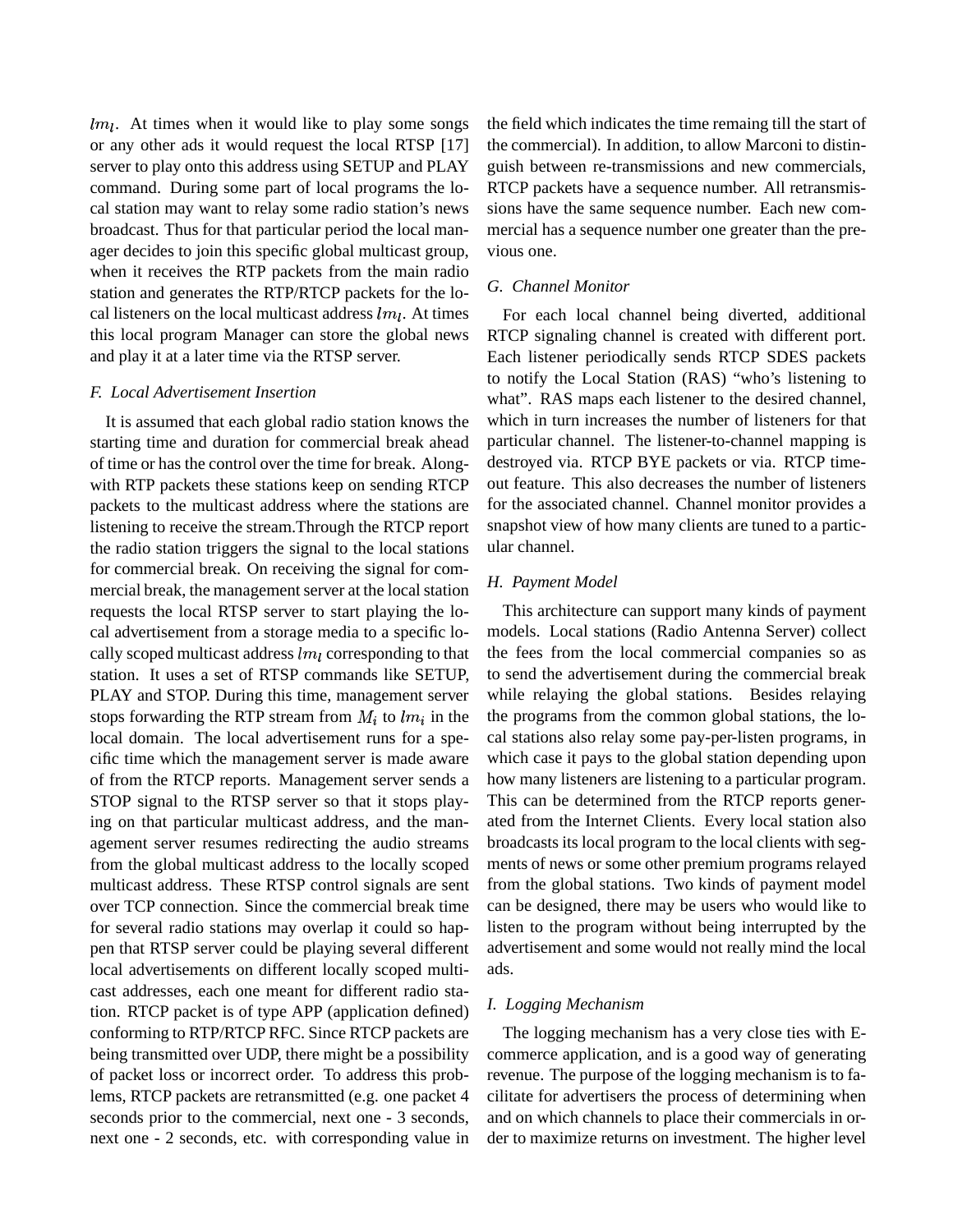of advertising efficiency will drive more advertisers toward advertising on Marconi. This, in turn, will allow the Marconi to pursue an increasing share of Internet radio advertising market by charging different prices for different segments of airtime, based on demand.

This reporting mechanism enables Marconi (i.e. RAS) server operator(s) to track user listening trends and can provide to potential/existing advertisers detailed reports with users' listening statistics. This concept relies heavily on the RTCP-triggering model that is supported by Marconi. Even though the primary purpose of RTCP is to notify Marconi when users join a local multicast group to start listening on an audio channel, RTCP is also ideally suited for allowing Marconi to gather user-specific and channel-specific listening information.

## *J. Security*

The proposed MarconiNet architecture presently offers four levels of encryption overall. Global announcement encryption, global multicast stream encryption, local audit encryption and user authentication. By using global announcement encryption we can separate global announcements from the local announcements. The local IMCs should not be able to get access to the global announcements and only be able to view the local announcements. By using a global encryption key during the announcement by the global radio stations, it does not allow the local Internet Multimedia clients to find out about the global channels and thus gives the control over to the radio stations to announce only a subset of these channels to the local clients. Security model for global multicast stream should effectively prevent IMCs, as well as the non-paid RASs, from receiving the broadcast content. Thus each radio station (RSC) must maintain a secret key and encrypt all outgoing content so that only ciphertext stream is transmitted. The basic strategy is to generate a symmetric encryption key at the station and securely distribute this key to a particular RAS upon its payment.

Global Multicast stream encryption can be extended to local section as a second level hierarchy. Some of the pay-per-listen programs are announced to the local multi-cast addresses in any domain using encryption key, so that proper charging methodology can be in place for the IRCs. Some sort of encryption can be applied for the audit data of RAS, so as to preserve the sensitive information such as the secret keys (of RSCs, and payper-listen channels), user accounts, and payment data. Advertising companies can be authenticated so that unauthorized companies cannot try to play with the local Advertisement Insertion system. The security is taken care of as follows. Each local station generates its own PubKey / PrivKey pair. Each PS generates a SEK and begins transmitting encrypted audio content. This SEK needs to be distributed to the participating local stations in a secure way so that other local stations that did not pay cannot obtain this key. Public key technology is employed for this purpose. The local station submits its public key to the primary station alongwith its payment or via CAs. Local station receives an Integer ID from the station which is later used to index the SEK distribution list. The PS collects the public keys from the local stations and add these to its SEK distribution list upon their payment.

# IV. MOBILITY FOR STREAMING MULTIMEDIA

Continuity of streaming multimedia or the client being able to listen to the same radio station or watch the same Radio/TV station, when it is moving from one cell to another in a wireless environment is of prime importance for a scalable streaming system. Some of issues have been discussed in [2]. It would be desirable to have minimum loss of packets when the client is moving. There needs to be a co-ordination between the adjacent servers, so as to trigger the stream as soon as the client moves into a new cell or trigger it even before the client moves in by some proactive mechanism. Figure 4 illustrates such a scenario. This would take care of several scenarios such as moving between the cells belonging to the same subnet, and moving between the subnets within a domain. In this particular case join and leave messages are taking place at the application layer unlike in traditional cases where it takes place in networking layer using IGMP. Currently we are investigating if application layer triggering is any way better than IGMP based triggering for quicker surfing.

### V. NON-MULTICAST ENABLED NETWORK

Our previous model in section 2 assumes that we have multicast enabled network from end-to-end. In practice this has not been the case yet. Although it is easier to implement multicast in the Intranet or within an autonomous system, multicast support between the autonomous systems is still not easily available. Our model discussed above works perfectly when all the routers in the Internet will be multicast enabled. In order to extend the above functionality to a network where multicast is not supported there has to be some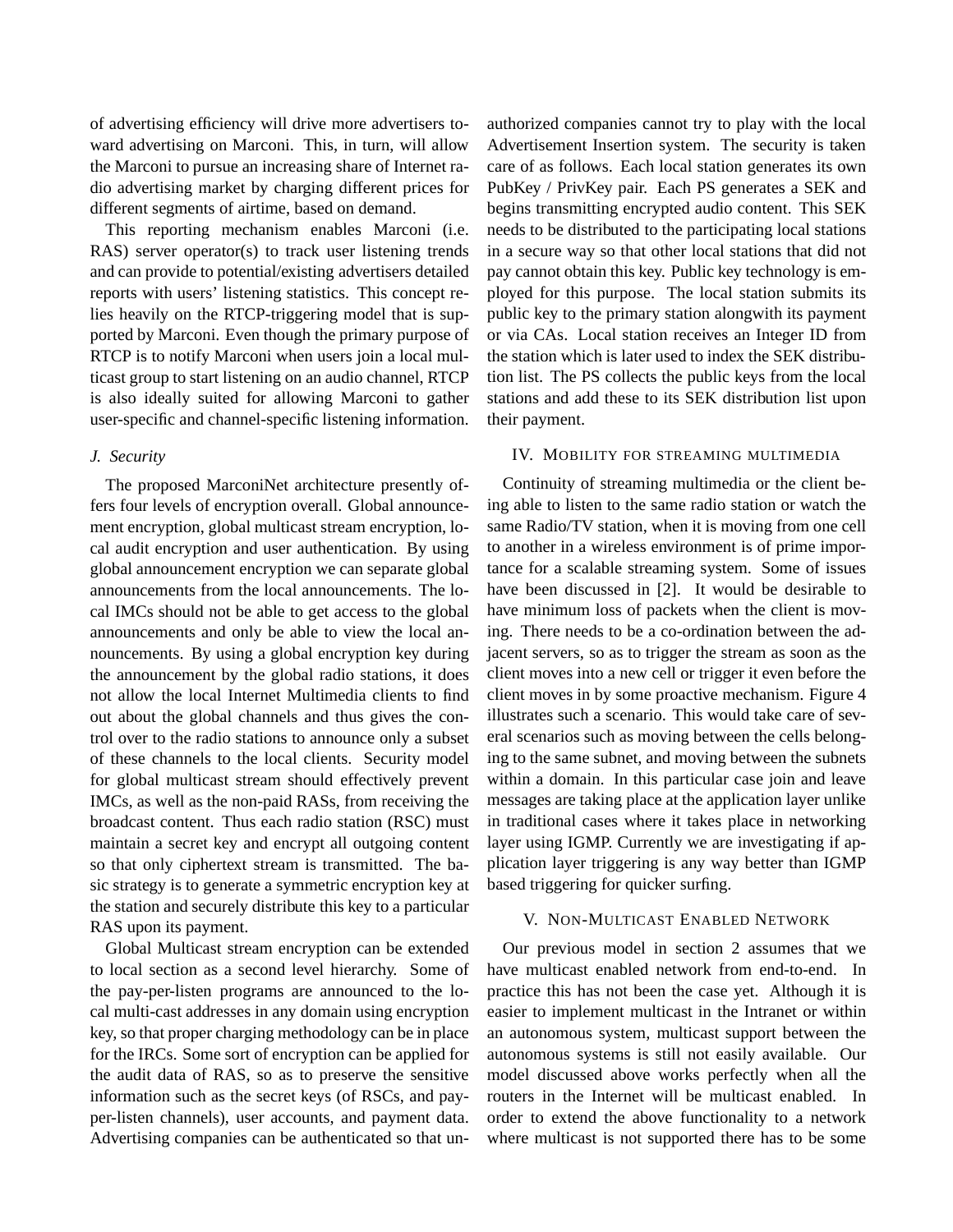

# Fig. 4. Mobility Scenario in MarconiNet

changes in the design approach. There are several solutions based on user level or network level application available [5] to connect these multicast enabled islands. These multicast applications can also be distributed via broadband LEO satellite systems as part of several spot beams.

# VI. MARCONINET TESTBED

Current MarconiNet test bed consists of several subnets connected to the enterprise router. Most of the systems which are used in the test bed are either Sparc systems or Intel Pentium based PCs running Solaris and Linux respectively. Each subnet is considered to be a LAN. Here we can compare a LAN with one autonomous system which could be an enterprise or campus.

Each LAN has one server which operates as a Radio/TV Station and broadcasts audio/video to a specific multicast address. There is at least one system acting as local station which takes care of relaying the programs to the clients which are in the same LAN and takes care of the management functions. Internet Multimedia Clients in the current test bed include a variety of systems over a heterogeneous links such as wired workstation, wireless laptops, and we are extending to include dial-up users over PPP link. Since these clients have heterogeneous connectivity speed, the quality of audio stream that each type of clients receive may be different. This is a further area of study . There is a radio station client in each subnet which broadcasts audio stream on a particular multicast address. Since at the moment this router does not support multicast, so we have a server running multicast routing daemon in each subnet which establishes a multicast tunneling between the subnets, and thus enables the multicast communication between the subnets. Alternatively we could put a server with multiple interfaces which will act as a router thus obviating the need for a multicast tunneling. But this shows a perfect example where how this architecture can be realized in the absence of when there is no multicast support in the routers in the network. Current implementation supports relaying the audio stream from the global stations while inserting the local advertisement during the commercial break. Relaying some part of the news program during the local program is being implemented. Current implemenation also supports customized SDR, and publicly available tools like rat [14], and vic [15] have been incorporated so that program can be played from a file or via these tools, like when an individual would like to speak, can use rat kind of tool, otherwise it can play the song from a database. Similarly a video can be played using vic tool.

# VII. RELATED WORK

As demand for live and on-demand streaming (both audio and video) over the Internet increases, there are many ongoing projects trying to find out the best way to provide quality audio and video stream to the end user over the internet without possible congestion in the network and without possible overload on the server. Most of the products and streaming framework which are available to day are mostly suited for Intranet application. IP/TV from Cisco, Netshow from Microsoft are some of these products which use IP Multicast and provide good quality of service within an enterprise over the Intranet. Real Audio and Real Video from Real Networks provide the most popular software for streaming audio and video over the Internet.

Currently there are many organizations offering live radio services to the end users over the Internet. Some of these provide audio streaming over unicast and some provide using Mbone. Broadcast.com, World Radio Network, and National Public Radio are some of the organizations which offer links to the radio stations which are otherwise local. But scalability is a big problem in these cases, since there can be only a limited number of simultaneous listeners without possible loss of good quality, besides, these do not offer any flexibile services to the users. None of the related works offers flexible radio services to the users such as listening to local adertisement during a commercial break while tuning to a global station, a choice of tuning to local or global channel, pay-per-listen program, payment model